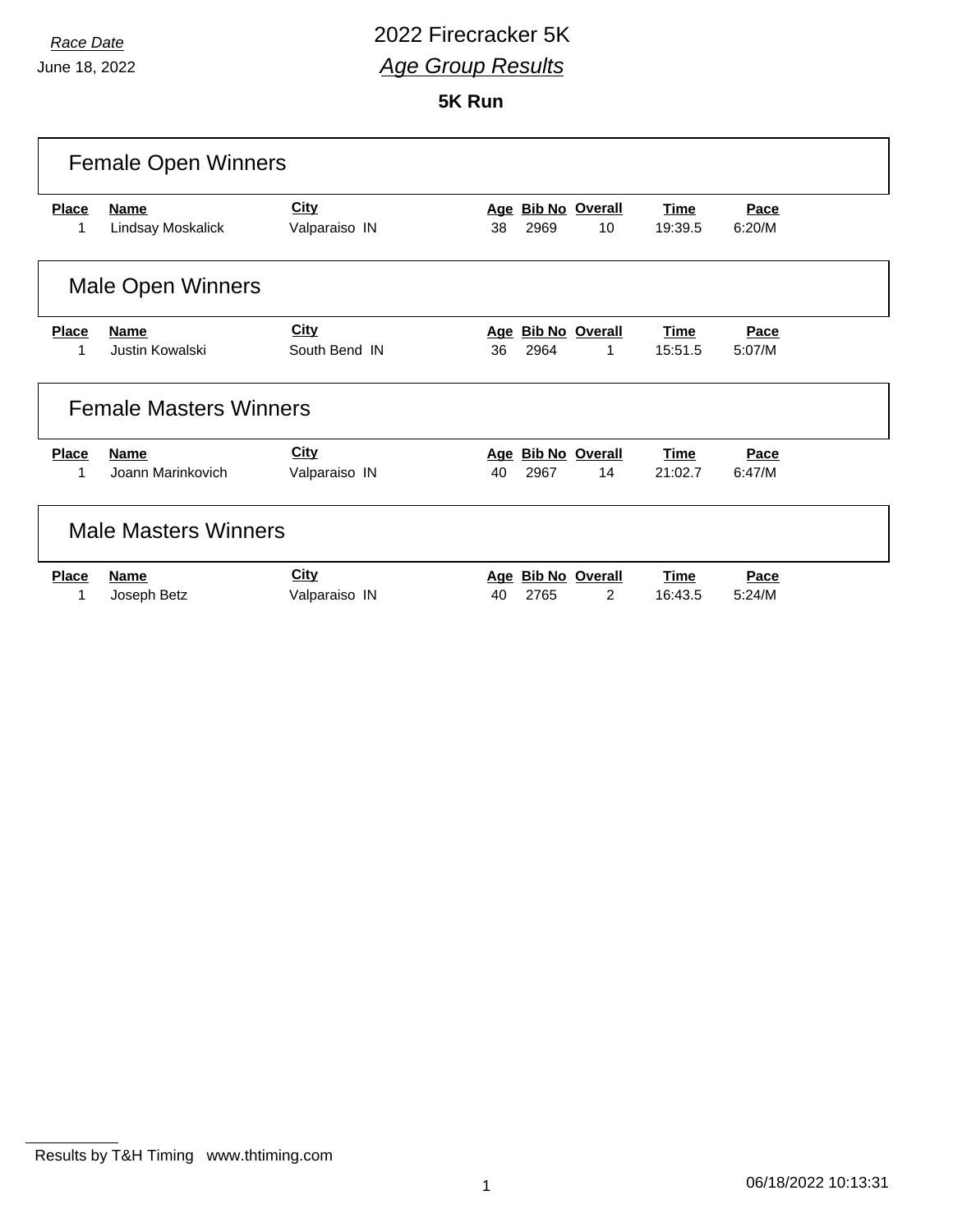June 18, 2022

## *Race Date* 2022 Firecracker 5K *Age Group Results*

**5K Run**

| <b>Place</b><br><b>Name</b>                           | City                         |    |      | Age Bib No Overall       | <b>Time</b>            | Pace           |  |
|-------------------------------------------------------|------------------------------|----|------|--------------------------|------------------------|----------------|--|
| $1 *$<br>Olivia Augustyn                              | Schererville IN              | 8  | 2952 | 52                       | 27:09.3                | 8:46/M         |  |
| 2 * Addison Spanopouws                                |                              | 8  | 9767 | 66                       | 28:37.3                | 9:14/M         |  |
| Gracelynn Taylor<br>3                                 | Lowell IN                    | 7  | 2906 | 88                       | 31:58.1                | 10:19/M        |  |
| Lacey Colella<br>4                                    | Porter IN                    | 7  | 2778 | 94                       | 34:05.8                | 11:00/M        |  |
| Female 9 to 10                                        |                              |    |      |                          |                        |                |  |
| <b>Place</b><br>Name                                  | <b>City</b>                  |    |      | Age Bib No Overall       | Time                   | Pace           |  |
| 1 * Kasey Pieters                                     | Chesterton IN                | 10 | 2869 | 49                       | 26:50.6                | 8:40/M         |  |
| <b>Brielle Bonkoski</b><br>$2^*$                      | Valparaiso IN                | 10 | 2769 | 90                       | 32:12.3                | 10:23/M        |  |
| Alexandrea Colella<br>3<br>$\star$                    | Porter IN                    | 9  | 2777 | 92                       | 32:58.7                | 10:38/M        |  |
| <b>Caroline Rinas</b><br>4                            | Hobart IN                    | 10 | 2879 | 125                      | 42:50.6                | 13:49/M        |  |
| Male 9 to 10                                          |                              |    |      |                          |                        |                |  |
| <b>Place</b><br><b>Name</b>                           | <b>City</b>                  |    |      | Age Bib No Overall       | <b>Time</b>            | Pace           |  |
| $1 *$                                                 |                              |    |      |                          |                        |                |  |
| <b>Bryson Culbreth</b>                                | Demotte IN                   | 10 | 2784 | 110                      | 39:40.6                | 12:48/M        |  |
| Female 11 to 12                                       |                              |    |      |                          |                        |                |  |
|                                                       |                              |    |      |                          |                        |                |  |
| <b>Place</b><br><b>Name</b><br>$1 *$<br>Abigail Rinas | <b>City</b><br>Hobart IN     | 12 | 2878 | Age Bib No Overall<br>59 | Time<br>27:48.6        | Pace<br>8:58/M |  |
| Male 11 to 12                                         |                              |    |      |                          |                        |                |  |
|                                                       |                              |    |      |                          |                        |                |  |
| <b>Place</b><br>Name<br>* Aaron Pieters<br>1          | <b>City</b><br>Chesterton IN | 12 | 2867 | Age Bib No Overall<br>16 | <b>Time</b><br>21:11.3 | Pace<br>6:50/M |  |
| Female 13 to 14                                       |                              |    |      |                          |                        |                |  |
| <b>Place</b><br><b>Name</b>                           | <b>City</b>                  |    |      | Age Bib No Overall       | <b>Time</b>            | Pace           |  |
| 1 * Lilly Culbreth                                    | Demotte IN                   | 14 | 2787 | 37                       | 24:51.6                | 8:01/M         |  |
| 2 * Amanda Guthrie                                    | Hobert IN                    | 13 | 2801 | 53                       | 27:15.5                | 8:48/M         |  |
| <b>Taryn Wellensiek</b><br>3<br>$^\star$              | Chesterton IN                | 14 | 2975 | 55                       | 27:26.6                | 8:51/M         |  |

Results by T&H Timing www.thtiming.com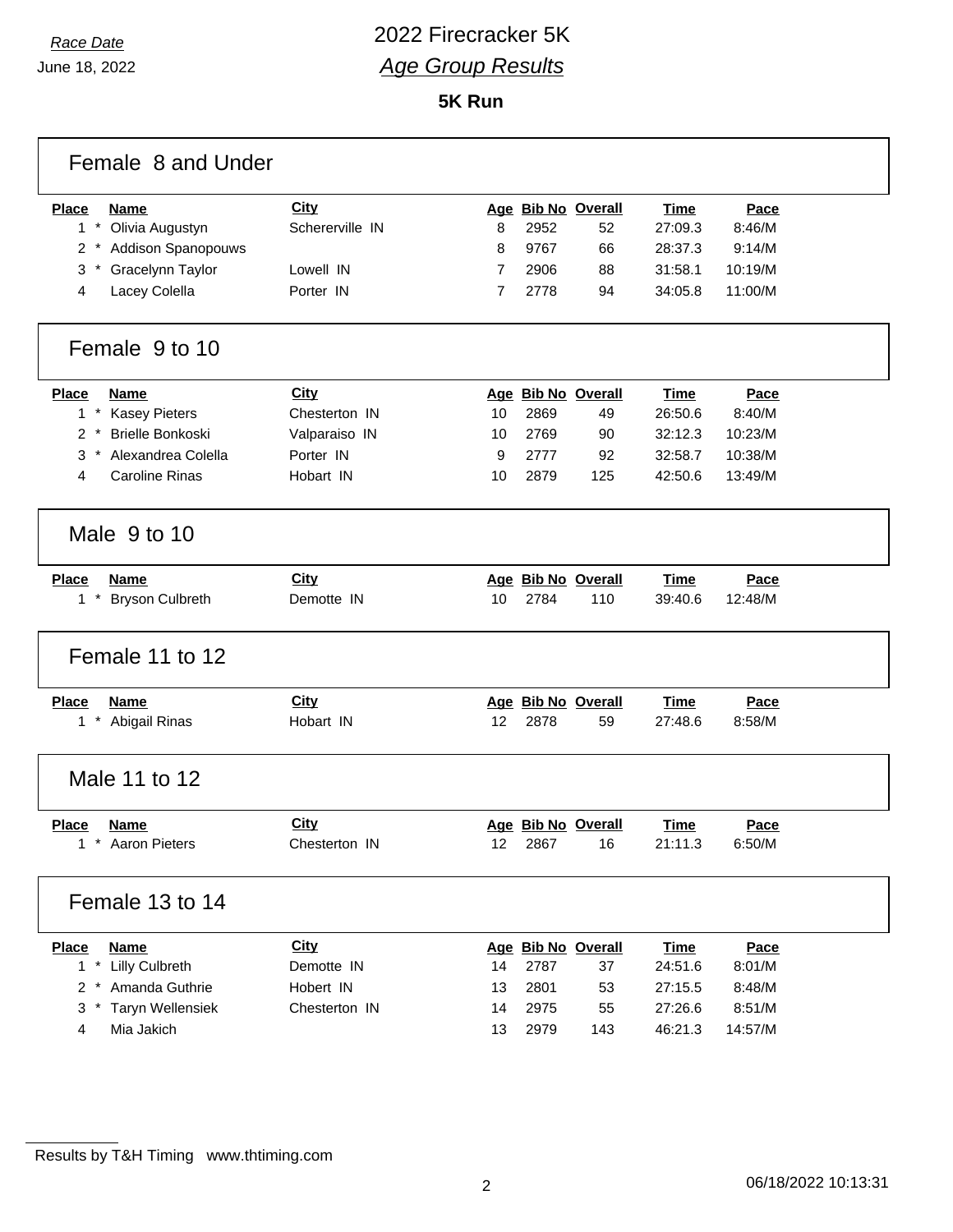## *Race Date* 2022 Firecracker 5K *Age Group Results*

**5K Run**

| Female 15 to 18                         |                      |    |      |                    |             |         |  |
|-----------------------------------------|----------------------|----|------|--------------------|-------------|---------|--|
| <b>Place</b><br>Name                    | City                 |    |      | Age Bib No Overall | <b>Time</b> | Pace    |  |
| 1 * Keely Culbreth                      | Demotte IN           | 15 | 2786 | 79                 | 30:25.7     | 9:49/M  |  |
| <b>Emily Knight</b><br>$2^*$            | Chesterton IN        | 17 | 2820 | 164                | 1:03:37.1   | 20:31/M |  |
| Female 19 to 24                         |                      |    |      |                    |             |         |  |
| <b>Place</b><br>Name                    | <b>City</b>          |    |      | Age Bib No Overall | Time        | Pace    |  |
| $\star$<br>Samantha Martin<br>1         | Chestertonchesterton | 23 | 2842 | 45                 | 26:15.1     | 8:28/M  |  |
| 2 * Renee Martin                        | Valparaiso IN        | 24 | 2841 | 68                 | 28:40.3     | 9:15/M  |  |
| 3<br>Meghan Navarro                     | Chesterton IN        | 20 | 2859 | 129                | 43:34.8     | 14:04/M |  |
| Female 25 to 29                         |                      |    |      |                    |             |         |  |
| <b>Place</b><br><b>Name</b>             | <b>City</b>          |    |      | Age Bib No Overall | <b>Time</b> | Pace    |  |
| 1 * Ashley Kosich                       | Hobart IN            | 29 | 2963 | 133                | 44:01.1     | 14:12/M |  |
| Lia Leslie<br>$\overline{2}$<br>$\star$ | Crown Point IN       | 29 | 2831 | 142                | 45:41.3     | 14:44/M |  |
| <b>Clarisse Hall</b><br>3<br>$^{\star}$ | Valparaiso IN        | 28 | 2803 | 157                | 54:14.8     | 17:30/M |  |
| Emily-Rose Cook<br>4                    | Crown Point IN       | 28 | 2781 | 163                | 1:02:30.7   | 20:10/M |  |
| Male 25 to 29                           |                      |    |      |                    |             |         |  |
| <b>Place</b><br>Name                    | <b>City</b>          |    |      | Age Bib No Overall | Time        | Pace    |  |
| $1 *$<br>Jake Williams                  | Crown Point IN       | 27 | 2912 | 132                | 43:55.1     | 14:10/M |  |
| Female 30 to 34                         |                      |    |      |                    |             |         |  |
| <b>Place</b><br>Name                    | City                 |    |      | Age Bib No Overall | Time        | Pace    |  |
| 1 * Jensen Sanders                      | Chesterton IN        | 30 | 2888 | 18                 | 21:27.9     | 6:55/M  |  |
| Amy Maclejewski<br>2 *                  | Hammond IN           | 32 | 2835 | 23                 | 22:31.5     | 7:16/M  |  |
| $3*$<br>Katie Holifield                 | La Porte IN          | 31 | 2808 | 33                 | 24:24.7     | 7:53/M  |  |
| <b>Brittany Fozkos</b><br>4             | Valparaiso IN        | 31 | 2961 | 43                 | 26:01.6     | 8:24/M  |  |
| 5<br>Kathryn Crook                      |                      | 32 | 9752 | 58                 | 27:38.3     | 8:55/M  |  |
| Laura Myers<br>6                        | Wheatfield IN        | 32 | 2851 | 62                 | 28:14.3     | 9:07/M  |  |
| 7<br>Carissa Beller                     | Chesterton IN        | 34 | 2953 | 102                | 36:57.6     | 11:55/M |  |
| 8<br>Emily Antonietti                   | Hammond IN           | 31 | 2758 | 114                | 40:42.7     | 13:08/M |  |

٦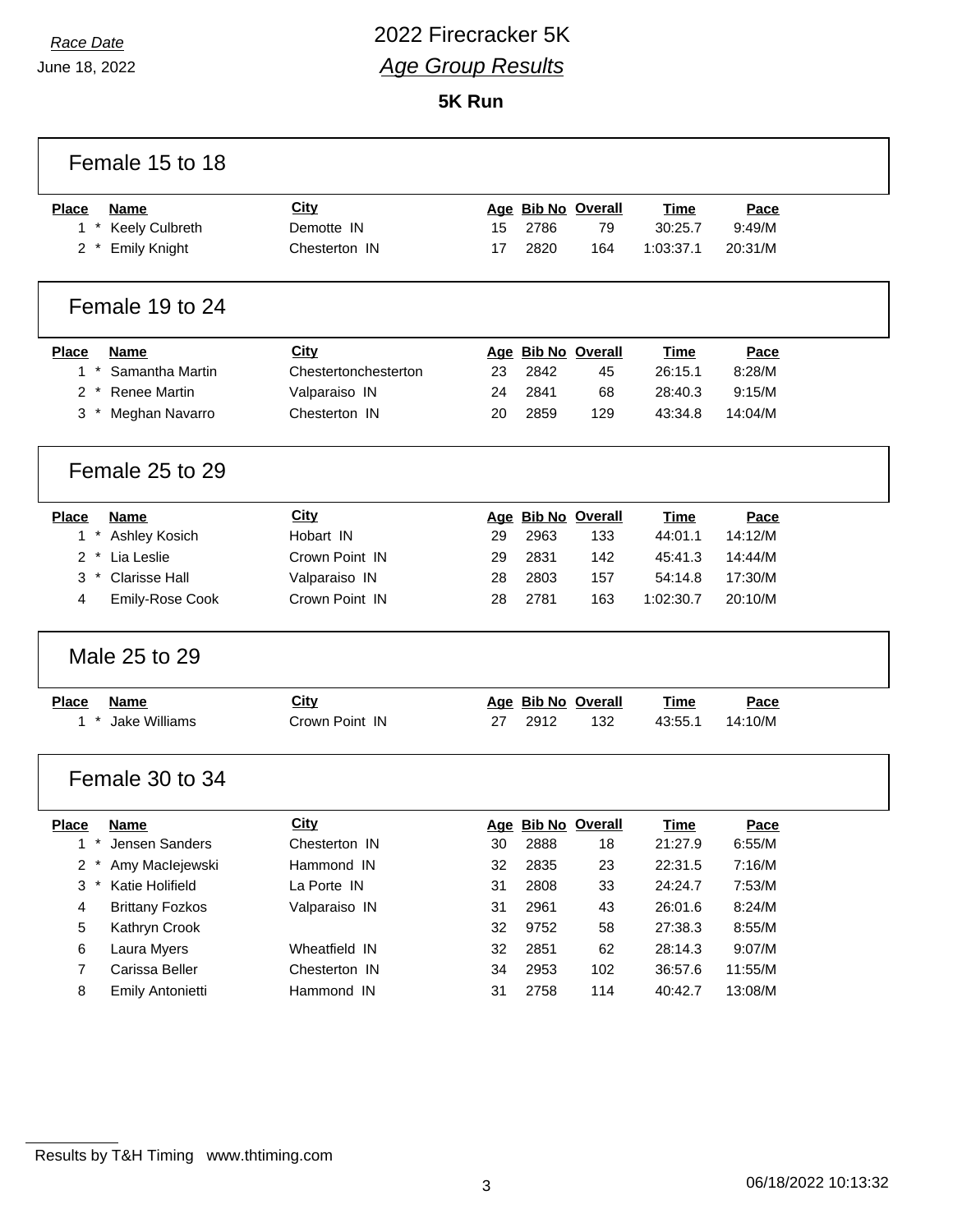## *Race Date* 2022 Firecracker 5K *Age Group Results*

**5K Run**

| Male 30 to 34                            |                    |            |      |                       |             |         |
|------------------------------------------|--------------------|------------|------|-----------------------|-------------|---------|
| <b>Place</b><br>Name                     | <b>City</b>        |            |      | Age Bib No Overall    | Time        | Pace    |
| $\pmb{\ast}$<br><b>Brian Bowman</b><br>1 |                    | 34         | 9756 | 3                     | 17:09.4     | 5:32/M  |
| Aaron Cook<br>2                          | Crown Point IN     | 30         | 2780 | 5                     | 18:01.2     | 5:49/M  |
| $^\star$<br>Luis Citalan<br>3            | Winamac IN         | 34         | 2776 | 38                    | 25:07.5     | 8:06/M  |
| Female 35 to 39                          |                    |            |      |                       |             |         |
| <b>Place</b><br><b>Name</b>              | <b>City</b>        | <u>Age</u> |      | <b>Bib No Overall</b> | <b>Time</b> | Pace    |
| Marialena Nagel<br>$\mathbf{1}$          | Hobart IN          | 39         | 2857 | 24                    | 22:41.5     | 7:19/M  |
| 2<br><b>Holly Bradford</b>               |                    | 36         | 9765 | 26                    | 23:01.7     | 7:26/M  |
| Sara Colella<br>3                        | Porter IN          | 38         | 2779 | 57                    | 27:37.5     | 8:55/M  |
| 4<br>Denae Culbreth                      | Demotte IN         | 39         | 2785 | 73                    | 29:25.8     | 9:30/M  |
| Gina Hutman<br>5                         | Chesterton IN      | 39         | 2811 | 76                    | 30:06.7     | 9:43/M  |
| 6<br>Kristen Bonkoski                    | Valparaiso IN      | 39         | 2770 | 84                    | 31:28.3     | 10:09/M |
| $\overline{7}$<br>Lisa Modrowski         | Lowell IN          | 39         | 2848 | 100                   | 35:37.2     | 11:29/M |
| Male 35 to 39                            |                    |            |      |                       |             |         |
| <b>Place</b><br><b>Name</b>              | City               |            |      | Age Bib No Overall    | <b>Time</b> | Pace    |
| $\star$<br><b>Mark Bowron</b><br>1       | Lowell IN          | 37         | 2771 | 4                     | 17:45.2     | 5:44/M  |
| <b>Vincent Rinas</b><br>2<br>$\ast$      | Hobart IN          | 36         | 2881 | 12                    | 20:06.6     | 6:29/M  |
| 3<br><b>Robert Fozkos</b>                |                    | 35         | 9759 | 13                    | 20:14.4     | 6:32/M  |
| <b>Michael Loewe</b><br>4                | Chesterton IN      | 36         | 2966 | 15                    | 21:03.5     | 6:48/M  |
| 5<br>Nathanael Pilla                     | Porter IN          | 39         | 2871 | 19                    | 21:49.8     | 7:03/M  |
| Female 40 to 44                          |                    |            |      |                       |             |         |
| <b>Place</b><br><b>Name</b>              | <b>City</b>        |            |      | Age Bib No Overall    | <b>Time</b> | Pace    |
| 1 * Echo Denny                           |                    | 42         | 2976 | 28                    | 23:41.3     | 7:39/M  |
| 2<br>Jennette Rudzinski                  | Chesterton IN      | 44         | 2885 | 36                    | 24:49.1     | 8:00/M  |
| 3<br>Natalie Danko                       | Chesterton IN      | 40         | 2959 | 46                    | 26:44.1     | 8:37/M  |
| Suzanne Gesse<br>4                       | Rolling Prairie IN | 42         | 2799 | 50                    | 26:56.4     | 8:41/M  |
| 5<br>Jamie Miller                        | La Porte IN        | 41         | 2846 | 98                    | 35:05.1     | 11:19/M |
| Maida Adamczyk<br>6                      | Porter IN          | 41         | 2951 | 139                   | 45:13.6     | 14:35/M |
| Rebekah Polite<br>7                      | Valparaiso IN      | 44         | 2872 | 140                   | 45:13.7     | 14:35/M |
| Colleen Skoney<br>8                      | Highland IN        | 41         | 2973 | 141                   | 45:32.4     | 14:41/M |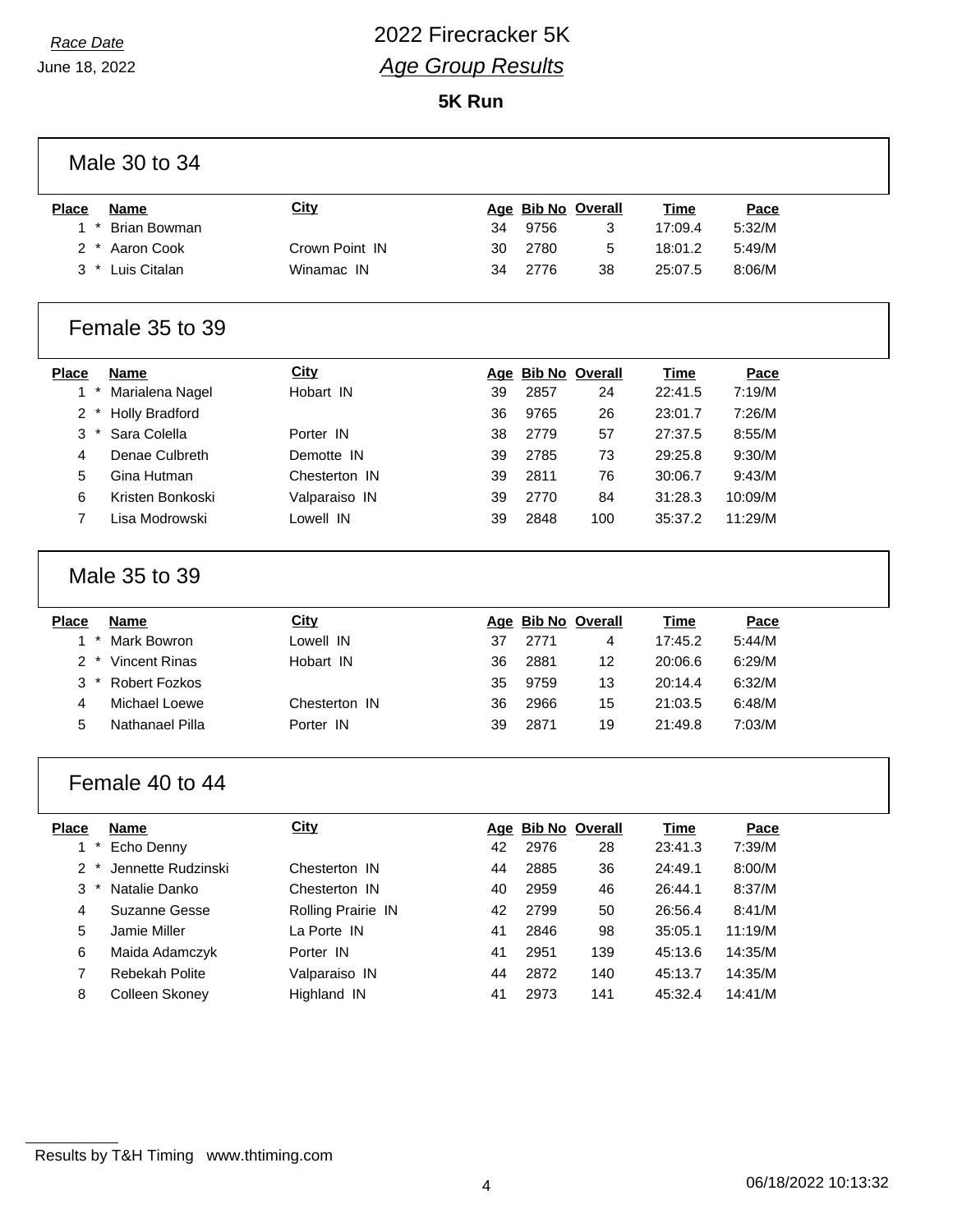# *Race Date* 2022 Firecracker 5K *Age Group Results*

**5K Run**

|                           | Male 40 to 44                |                      |    |      |                          |                 |                |  |
|---------------------------|------------------------------|----------------------|----|------|--------------------------|-----------------|----------------|--|
| <b>Place</b>              | <b>Name</b>                  | City                 |    |      | Age Bib No Overall       | <b>Time</b>     | Pace           |  |
| $1 *$                     | <b>Brian Culbreth</b>        | Demotte IN           | 40 | 2783 | 9                        | 19:13.6         | 6:12/M         |  |
| $\overline{2}$            | Chad Glaze                   |                      | 42 | 2978 | 31                       | 24:23.5         | 7:52/M         |  |
| 3                         | <b>Andrew Pavlock</b>        | Valparaiso IN        | 40 | 2863 | 41                       | 25:57.2         | 8:22/M         |  |
| 4                         | <b>Michael Wills</b>         |                      | 44 | 9753 | 48                       | 26:45.7         | 8:38/M         |  |
| 5                         | Marc Piazza                  | Chesterton IN        | 41 | 2866 | 65                       | 28:30.8         | 9:12/M         |  |
| 6                         | Ryan Connaway                | Chesterton IN        | 42 | 2958 | 71                       | 28:53.6         | 9:19/M         |  |
| 7                         | Anand Kaligotla              | Stevensville MI      | 42 | 2815 | 78                       | 30:22.7         | 9:48/M         |  |
| 8                         | <b>Brian Bratcher</b>        | Crown Point IN       | 44 | 2954 | 101                      | 36:57.3         | 11:55/M        |  |
| 9                         | Adam Popa                    |                      | 42 | 9760 | 105                      | 37:31.7         | 12:06/M        |  |
| 10                        | Adam Jakich                  |                      | 40 | 2980 | 144                      | 46:22.3         | 14:58/M        |  |
|                           | Female 45 to 49              |                      |    |      |                          |                 |                |  |
| <b>Place</b><br>$1 *$     | <b>Name</b><br>Angie Tursman | <b>City</b>          | 45 | 9762 | Age Bib No Overall<br>64 | Time<br>28:16.5 | Pace<br>9:07/M |  |
| $2^*$                     | Michelle Jatkiewicz          | Chesterton IN        | 47 | 2814 | 70                       | 28:53.2         | 9:19/M         |  |
| 3                         | <b>Kimberly Gilbert</b>      |                      | 47 | 9764 | 72                       | 29:01.8         | 9:22/M         |  |
| 4                         | Amy Dolbeare                 | La Porte IN          | 49 | 2788 | 77                       | 30:14.9         | 9:45/M         |  |
| 5                         | <b>Mystie Pieters</b>        | Chesterton IN        | 47 | 2870 | 81                       | 30:51.3         | 9:57/M         |  |
| 6                         | <b>Tamara Betz</b>           | Valparaiso IN        | 48 | 2766 | 85                       | 31:30.8         | 10:10/M        |  |
| 7                         | <b>Barb Larue</b>            | Chestertonchesterton | 46 | 2827 | 99                       | 35:27.1         | 11:26/M        |  |
| 8                         | Kimberly Brennan             | Valparaiso IN        | 48 | 2955 | 104                      | 37:15.2         | 12:01/M        |  |
| 9                         | Lisa Caccavale               | Merrillville IN      | 49 | 2774 | 121                      | 42:05.6         | 13:35/M        |  |
| 10                        | Kimberly Shay                | Valparaiso IN        | 49 | 2894 | 127                      | 43:08.4         | 13:55/M        |  |
| 11                        | Angie Navarro                | Chesterton IN        | 45 | 2858 | 130                      | 43:35.1         | 14:04/M        |  |
| 12                        | Renee Moreno                 | Hammond IN           | 45 | 2849 | 159                      | 54:41.2         | 17:38/M        |  |
|                           | Male 45 to 49                |                      |    |      |                          |                 |                |  |
| <b>Place</b>              | <b>Name</b>                  | <b>City</b>          |    |      | Age Bib No Overall       | <b>Time</b>     | Pace           |  |
| $1*$                      | <b>Chad Lawless</b>          | Kouts IN             | 45 | 2828 | 7                        | 18:37.4         | 6:00/M         |  |
| $\overline{2}$<br>$\cdot$ | Ryan Kwiecinski              | Chesterton IN        | 47 | 2965 | 8                        | 18:47.3         | 6:04/M         |  |
| 3                         | Shathish Rangaswamy          | Schererville IN      | 47 | 2876 | 30                       | 23:51.6         | 7:42/M         |  |
| 4                         | <b>Todd Brown</b>            | Knox IN              | 48 | 2956 | 39                       | 25:50.4         | 8:20/M         |  |
| 5                         | John Bodnar                  | Highland IN          | 49 | 2768 | 115                      | 40:57.3         | 13:13/M        |  |
|                           | Female 50 to 54              |                      |    |      |                          |                 |                |  |
| <b>Place</b>              | <b>Name</b>                  | <b>City</b>          |    |      | Age Bib No Overall       | <b>Time</b>     | Pace           |  |
|                           |                              |                      |    |      |                          |                 |                |  |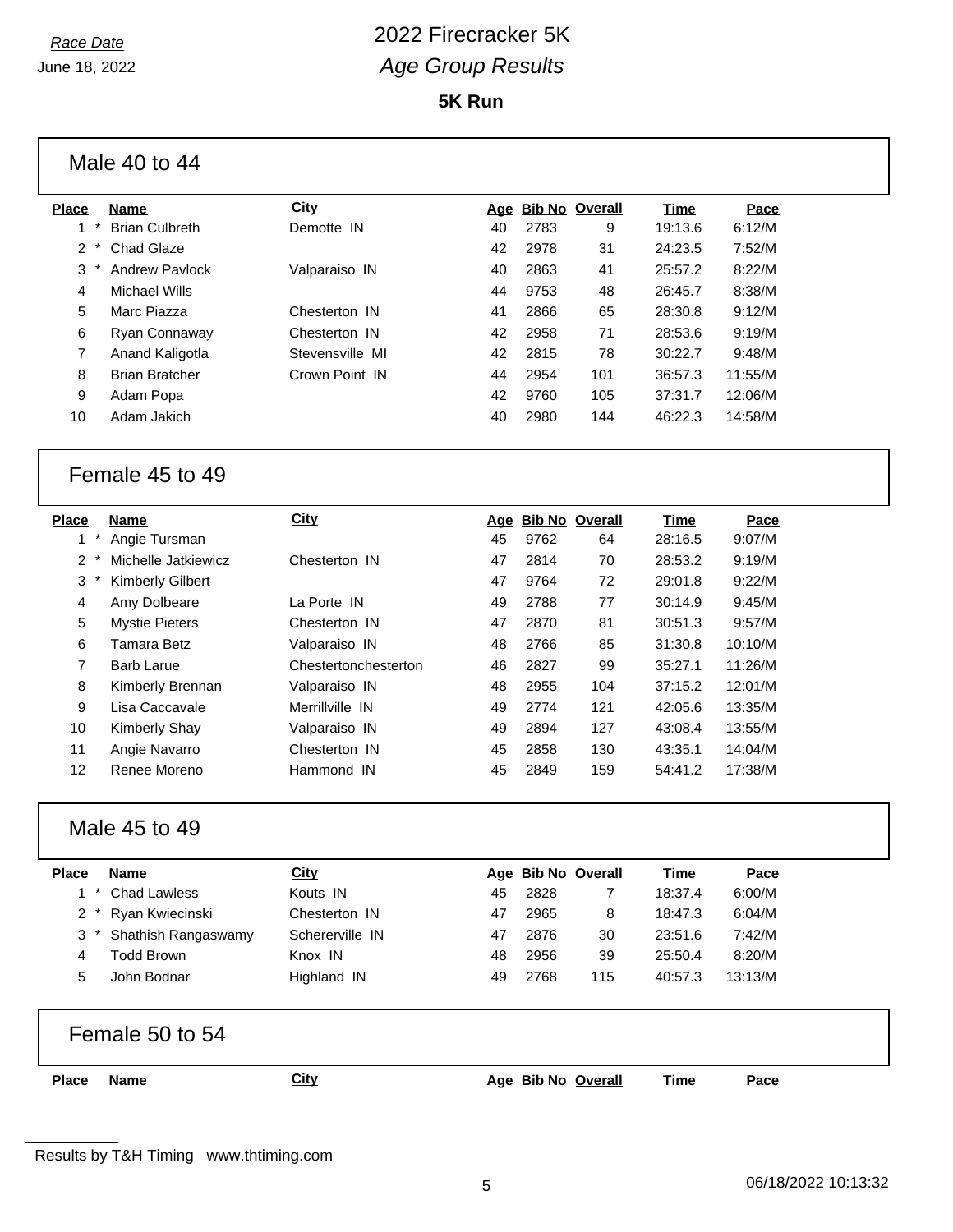## *Race Date* 2022 Firecracker 5K *Age Group Results*

**5K Run**

| Female 50 to 54                        |                 |    |      |                    |             |         |  |
|----------------------------------------|-----------------|----|------|--------------------|-------------|---------|--|
| <b>Place</b><br><b>Name</b>            | <b>City</b>     |    |      | Age Bib No Overall | <b>Time</b> | Pace    |  |
| $\star$<br>$\mathbf{1}$<br>Lisa Baljak | Rensselaer IN   | 54 | 2759 | 80                 | 30:46.8     | 9:56/M  |  |
| <b>Margaret Hall</b><br>2              | Portage IN      | 50 | 2804 | 106                | 37:40.3     | 12:09/M |  |
| 3<br>Debbie Rodriguez                  | Hobart IN       | 51 | 2883 | 134                | 44:15.2     | 14:17/M |  |
|                                        |                 |    |      |                    |             |         |  |
| Male 50 to 54                          |                 |    |      |                    |             |         |  |
| <b>Place</b><br><b>Name</b>            | <b>City</b>     |    |      | Age Bib No Overall | <b>Time</b> | Pace    |  |
| $\star$<br>1<br><b>Bob Pieters</b>     | Chesterton IN   | 50 | 2868 | 17                 | 21:14.4     | 6:51/M  |  |
| $\overline{2}$<br>Juan Casas           | Gary IN         | 52 | 2957 | 47                 | 26:44.1     | 8:37/M  |  |
| <b>Fredric Owens</b><br>3              | Chesterton IN   | 51 | 2862 | 60                 | 28:07.1     | 9:04/M  |  |
| Sasa Sekuloski<br>4                    | Merrillville IN | 52 | 2892 | 146                | 48:17.8     | 15:35/M |  |
| Female 55 to 59                        |                 |    |      |                    |             |         |  |
| <b>Place</b><br><b>Name</b>            | <b>City</b>     |    |      | Age Bib No Overall | Time        | Pace    |  |
| $\star$<br>1<br>Linda Murkve           | Valparaiso IN   | 55 | 2850 | 29                 | 23:45.4     | 7:40/M  |  |
| $\overline{2}$<br>Lisa Vanna           | Crown Point IN  | 55 | 2909 | 97                 | 35:04.3     | 11:19/M |  |
| 3<br><b>Judy Bartels</b>               | La Porte IN     | 59 | 2761 | 128                | 43:28.6     | 14:01/M |  |
| 4<br>Kathy Kolosci                     | Westville IN    | 59 | 2824 | 131                | 43:46.6     | 14:07/M |  |
| 5<br>Michelle Foley                    | Chesterton IN   | 56 | 2794 | 136                | 44:20.2     | 14:18/M |  |
| Veronica Powell<br>6                   | Merrillville IN | 58 | 2874 | 148                | 48:38.8     | 15:42/M |  |
| $\overline{7}$<br>Annette Pearson      | Merrillville IN | 55 | 2864 | 149                | 48:46.8     | 15:44/M |  |
| 8<br>Lisa Bess                         | Dyer IN         | 57 | 2763 | 153                | 50:12.1     | 16:12/M |  |
| 9<br>Vickey Harmon                     | Hobart IN       | 59 | 2806 | 165                | 1:14:32.1   | 24:03/M |  |
| Male 55 to 59                          |                 |    |      |                    |             |         |  |
| <b>Place</b><br><b>Name</b>            | <b>City</b>     |    |      | Age Bib No Overall | <b>Time</b> | Pace    |  |
| $\star$<br>Jeff Mescal<br>1            | Hebron IN       | 56 | 2968 | 6                  | 18:19.9     | 5:55/M  |  |
| $\overline{2}$<br>Peyton Grizzard      | Valparaiso IN   | 57 | 2800 | 11                 | 19:42.3     | 6:21/M  |  |
| 3<br>Darrell Crots                     | Chesterton IN   | 57 | 2782 | 20                 | 21:52.8     | 7:04/M  |  |
| 4<br>Dave Gaughan                      |                 | 59 | 9754 | 35                 | 24:43.6     | 7:59/M  |  |
| 5<br>John Sakelaris                    | Chestertono IN  | 57 | 2886 | 40                 | 25:54.9     | 8:22/M  |  |
| <b>Timothy Elkins</b><br>6             | Niles MI        | 57 | 2791 | 75                 | 29:58.7     | 9:40/M  |  |
| $\overline{7}$<br><b>Rodney Segety</b> | Niles MI        | 57 | 2972 | 86                 | 31:42.1     | 10:14/M |  |
| 8<br>Percy Pompey                      | Gary IN         | 58 | 2873 | 96                 | 34:51.6     | 11:15/M |  |
| 9<br>Andrew Stoner                     |                 | 56 | 9751 | 126                | 43:04.8     | 13:54/M |  |
|                                        |                 |    |      |                    |             |         |  |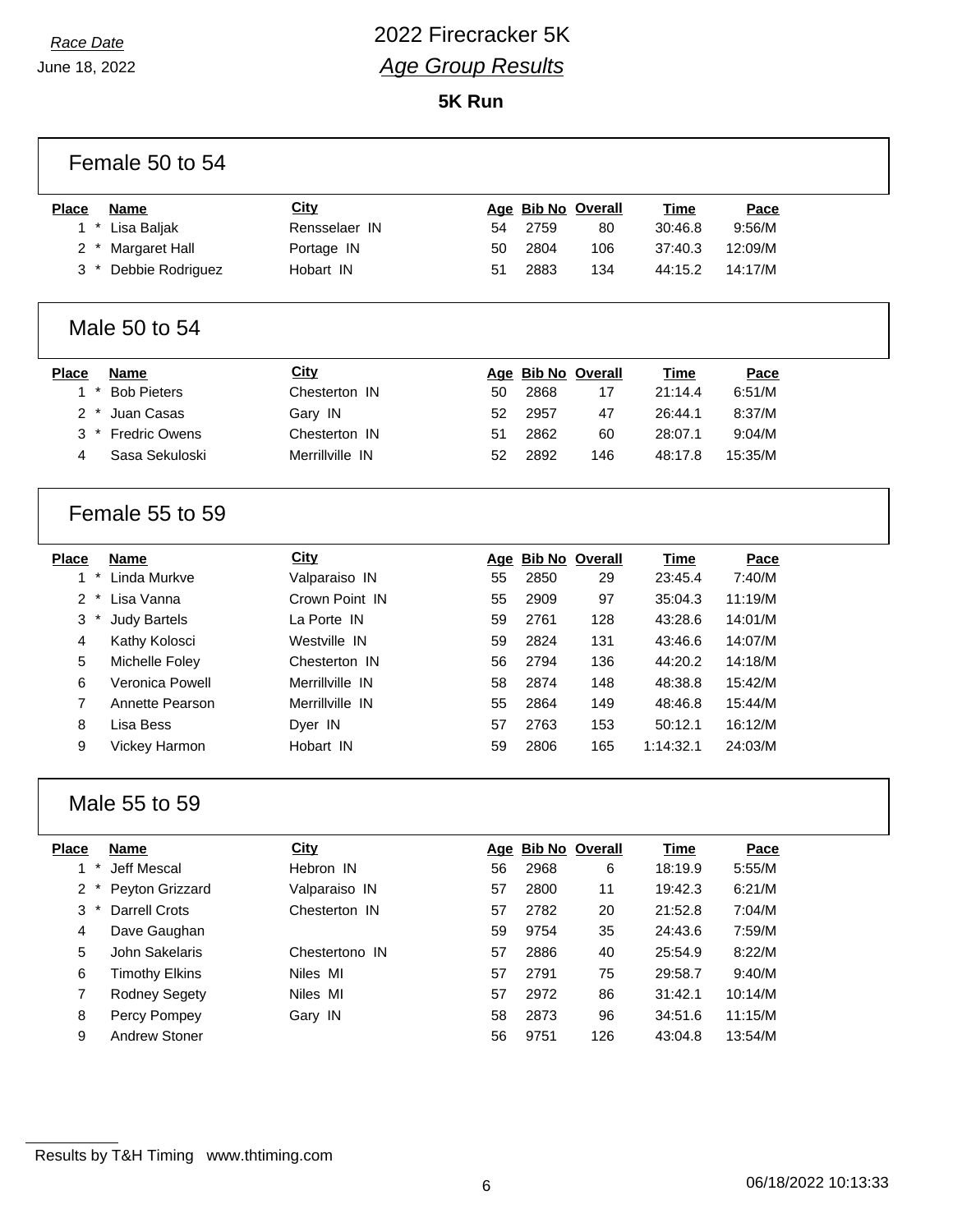# *Race Date* 2022 Firecracker 5K *Age Group Results*

**5K Run**

| Female 60 to 64 |                         |                  |    |      |                    |             |         |  |
|-----------------|-------------------------|------------------|----|------|--------------------|-------------|---------|--|
| <b>Place</b>    | Name                    | City             |    |      | Age Bib No Overall | <b>Time</b> | Pace    |  |
| $1*$            | Lydia Sandoval          | Chesterton IN    | 64 | 2889 | 54                 | 27:15.9     | 8:48/M  |  |
| 2               | <b>Mary Miller</b>      | Michigan City IN | 62 | 2847 | 74                 | 29:47.8     | 9:37/M  |  |
| 3<br>$\ast$     | Sarah Shepperson        | Michigan City IN | 63 | 2897 | 103                | 37:03.3     | 11:57/M |  |
| 4               | Angie Kiselka           | Valparaiso IN    | 63 | 2817 | 112                | 40:10.2     | 12:57/M |  |
| 5               | Lori Amodeo             | Crown Point IN   | 63 | 2757 | 119                | 41:36.1     | 13:25/M |  |
| 6               | Cindy Hall              | Hammond IN       | 64 | 2802 | 120                | 41:47.5     | 13:29/M |  |
| 7               | Sandy Bapple            | Crown Point IN   | 63 | 2760 | 122                | 42:21.2     | 13:40/M |  |
| 8               | Debra Kline             | Niles MI         | 61 | 2819 | 123                | 42:46.5     | 13:48/M |  |
| 9               | Pamela Fletcher         | Valparaiso IN    | 60 | 2793 | 156                | 54:14.1     | 17:30/M |  |
| 10              | Michelle Garno          | Perry MI         | 62 | 2797 | 166                | 1:26:47.4   | 28:00/M |  |
|                 |                         |                  |    |      |                    |             |         |  |
|                 | Male 60 to 64           |                  |    |      |                    |             |         |  |
| <b>Place</b>    | <b>Name</b>             | City             |    |      | Age Bib No Overall | <b>Time</b> | Pace    |  |
| $\star$<br>1    | Ruben Sanchez           | Lake Station IN  | 64 | 2887 | 21                 | 21:58.1     | 7:05/M  |  |
| 2               | <b>Mike Stiles</b>      | Porter IN        | 63 | 2904 | 25                 | 22:58.3     | 7:25/M  |  |
| 3               | <b>Mark Riley</b>       | Crown Point IN   | 61 | 2877 | 51                 | 26:58.9     | 8:42/M  |  |
| 4               | <b>Curtis Smith</b>     | Valparaiso IN    | 61 | 2899 | 83                 | 31:21.6     | 10:07/M |  |
| 5               | Manuel Rodriguez III    | Hobart IN        | 63 | 2884 | 135                | 44:15.4     | 14:17/M |  |
|                 | Female 65 to 69         |                  |    |      |                    |             |         |  |
| <b>Place</b>    | <b>Name</b>             | City             |    |      | Age Bib No Overall | <b>Time</b> | Pace    |  |
| $^\star$<br>1   | <b>Elaine Hendricks</b> | Valparaiso IN    | 65 | 2807 | 27                 | 23:02.3     | 7:26/M  |  |
| 2               | Deb Schiesser           | Crown Point IN   | 66 | 2890 | 42                 | 26:01.1     | 8:24/M  |  |
| 3               | Kathleen Kolodziej      | Valparaiso IN    | 67 | 2822 | 69                 | 28:49.3     | 9:18/M  |  |
| 4               | Cecilia Bernal          | Hobart IN        | 66 | 2762 | 91                 | 32:33.3     | 10:30/M |  |
| 5               | Leslie Buff             | Porter IN        | 69 | 2773 | 95                 | 34:23.6     | 11:06/M |  |
| 6               | Susan Sendejas          | Portage IN       | 65 | 2893 | 117                | 41:02.6     | 13:14/M |  |
| 7               | Joyce Einikis           | Valparaiso IN    | 66 | 2790 | 118                | 41:04.3     | 13:15/M |  |
| 8               | Linda Levenson          | Valparaiso IN    | 68 | 2832 | 137                | 44:35.6     | 14:23/M |  |
| 9               | Rhonda Mason            | Chesterton IN    | 66 | 2844 | 162                | 1:00:14.8   | 19:26/M |  |
|                 | Male 65 to 69           |                  |    |      |                    |             |         |  |
| <b>Place</b>    | <b>Name</b>             | <b>City</b>      |    |      | Age Bib No Overall | <b>Time</b> | Pace    |  |
| $1*$            | Tom Kujawski            | Munster IN       | 68 | 2825 | 32                 | 24:24.5     | 7:52/M  |  |
| 2               | Ron Schoff              | Michigan City IN | 69 | 2891 | 34                 | 24:27.3     | 7:53/M  |  |
| 3               | Joel Davis              | Valparaiso IN    | 65 | 2960 | 67                 | 28:39.8     | 9:15/M  |  |
|                 |                         |                  |    |      |                    |             |         |  |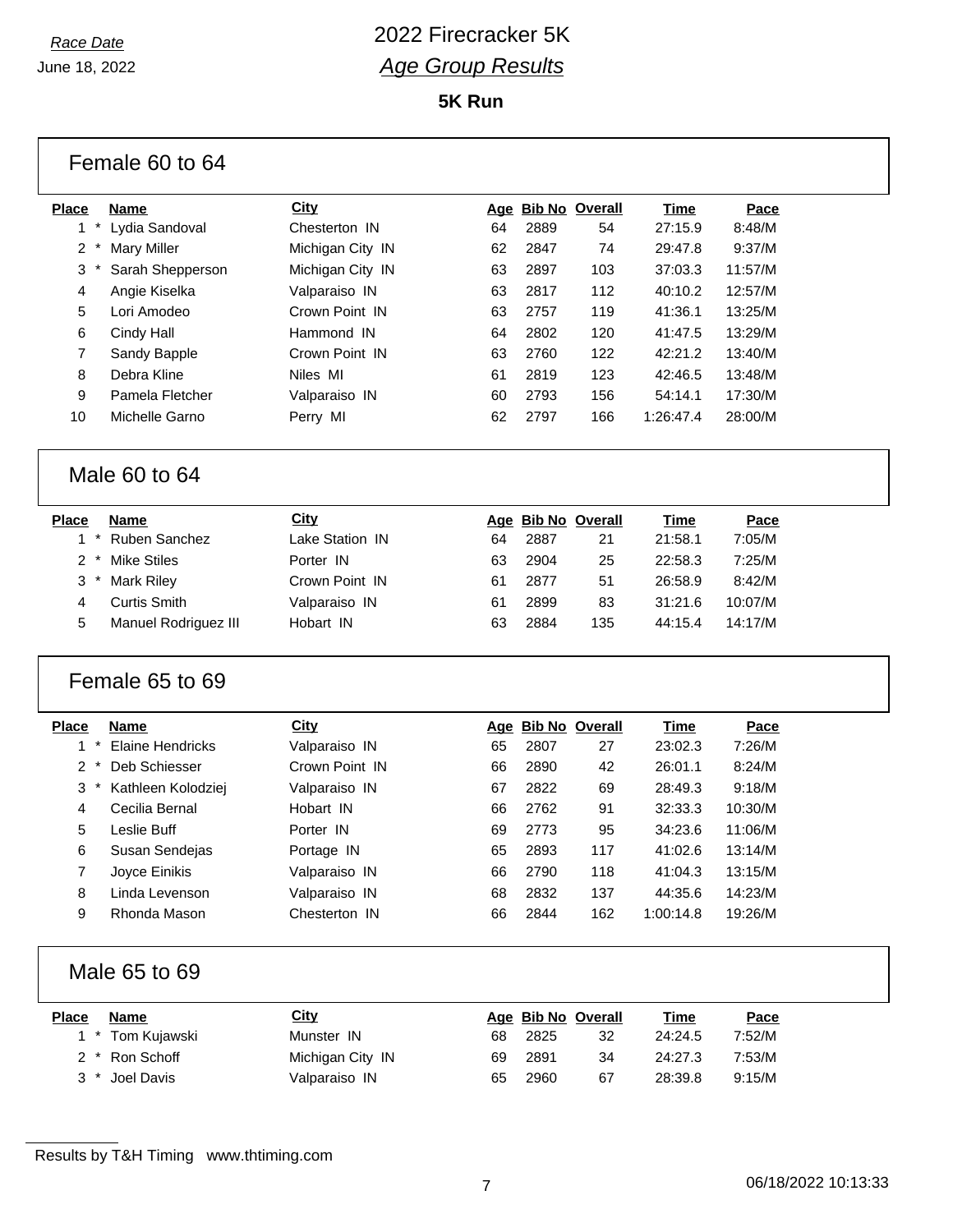## *Race Date* 2022 Firecracker 5K *Age Group Results*

**5K Run**

|                           | Male 65 to 69          |                   |    |      |                    |             |         |
|---------------------------|------------------------|-------------------|----|------|--------------------|-------------|---------|
| <b>Place</b>              | <b>Name</b>            | City              |    |      | Age Bib No Overall | <b>Time</b> | Pace    |
| 4                         | <b>Thomas Kornelik</b> | Crown Point IN    | 65 | 2962 | 87                 | 31:53.8     | 10:17/M |
| 5                         | Joe Hudak              | Lowell IN         | 67 | 2809 | 89                 | 32:03.8     | 10:21/M |
| 6                         | Dennis Kolosci         | Westville IN      | 66 | 2823 | 111                | 39:41.2     | 12:48/M |
| $\overline{7}$            | Peter Klaeser          | Chesterton IN     | 65 | 2818 | 147                | 48:29.3     | 15:39/M |
|                           | Female 70 to 74        |                   |    |      |                    |             |         |
| <b>Place</b>              | <b>Name</b>            | City              |    |      | Age Bib No Overall | <b>Time</b> | Pace    |
| $1 *$                     | Patty Rose             | Valparaiso IN     | 70 | 2971 | 63                 | 28:15.9     | 9:07/M  |
| $\overline{2}$<br>$\star$ | <b>Carol Magill</b>    | Chesterton IN     | 71 | 2838 | 113                | 40:36.5     | 13:06/M |
| $\star$<br>3              | Ulrike Zambori         | Valparaiso IN     | 73 | 2914 | 155                | 53:11.1     | 17:09/M |
| 4                         | Darcy Orzech           | Valparaiso IN     | 70 | 2861 | 160                | 57:29.5     | 18:33/M |
| 5                         | Mary Mason             | Michigan City IN  | 70 | 2843 | 161                | 57:29.6     | 18:33/M |
|                           | Male 70 to 74          |                   |    |      |                    |             |         |
| <b>Place</b>              | <b>Name</b>            | <b>City</b>       |    |      | Age Bib No Overall | <b>Time</b> | Pace    |
| $1*$                      | Joe Betz               | Valparaiso IN     | 71 | 2764 | 22                 | 22:14.4     | 7:10/M  |
| $\overline{2}$<br>$\star$ | Henry Aguilera         |                   | 73 | 9755 | 56                 | 27:29.5     | 8:52/M  |
| 3                         | Roger Steffen          | Rensselaer IN     | 71 | 2902 | 61                 | 28:13.6     | 9:06/M  |
| 4                         | Tom Hutmacher          | Portage IN        | 74 | 2810 | 82                 | 31:09.8     | 10:03/M |
| 5                         | Eric MacEy             | Dune Acres IN     | 70 | 2834 | 93                 | 33:22.6     | 10:46/M |
| 6                         | <b>Rich Limacher</b>   | Matteson IL       | 72 | 2833 | 151                | 48:52.1     | 15:46/M |
| $\overline{7}$            | Jack Kashak            |                   | 74 | 9761 | 154                | 52:50.1     | 17:03/M |
|                           | Female 75 to 79        |                   |    |      |                    |             |         |
| <b>Place</b>              | <b>Name</b>            | <b>City</b>       |    |      | Age Bib No Overall | <b>Time</b> | Pace    |
| $1*$                      | Jean Jannasch          | Valparaiso IN     | 75 | 2813 | 44                 | 26:02.8     | 8:24/M  |
| $2^*$                     | Linda Perry            | Demotte IN        | 75 | 2865 | 108                | 39:37.5     | 12:47/M |
|                           | 3 * Phyllis Hansen     | Evergreen Park IL | 79 | 2805 | 145                | 47:57.8     | 15:28/M |
|                           |                        |                   |    |      |                    |             |         |
|                           | Male 75 to 79          |                   |    |      |                    |             |         |
| <b>Place</b>              | <b>Name</b>            | <b>City</b>       |    |      | Age Bib No Overall | <u>Time</u> | Pace    |
|                           | 1 * Larry Bigler       | Hamlet IN         | 76 | 2767 | 107                | 38:22.6     | 12:23/M |
|                           | 2 * John Withey        | Granger IN        | 78 | 2913 | 116                | 40:57.5     | 13:13/M |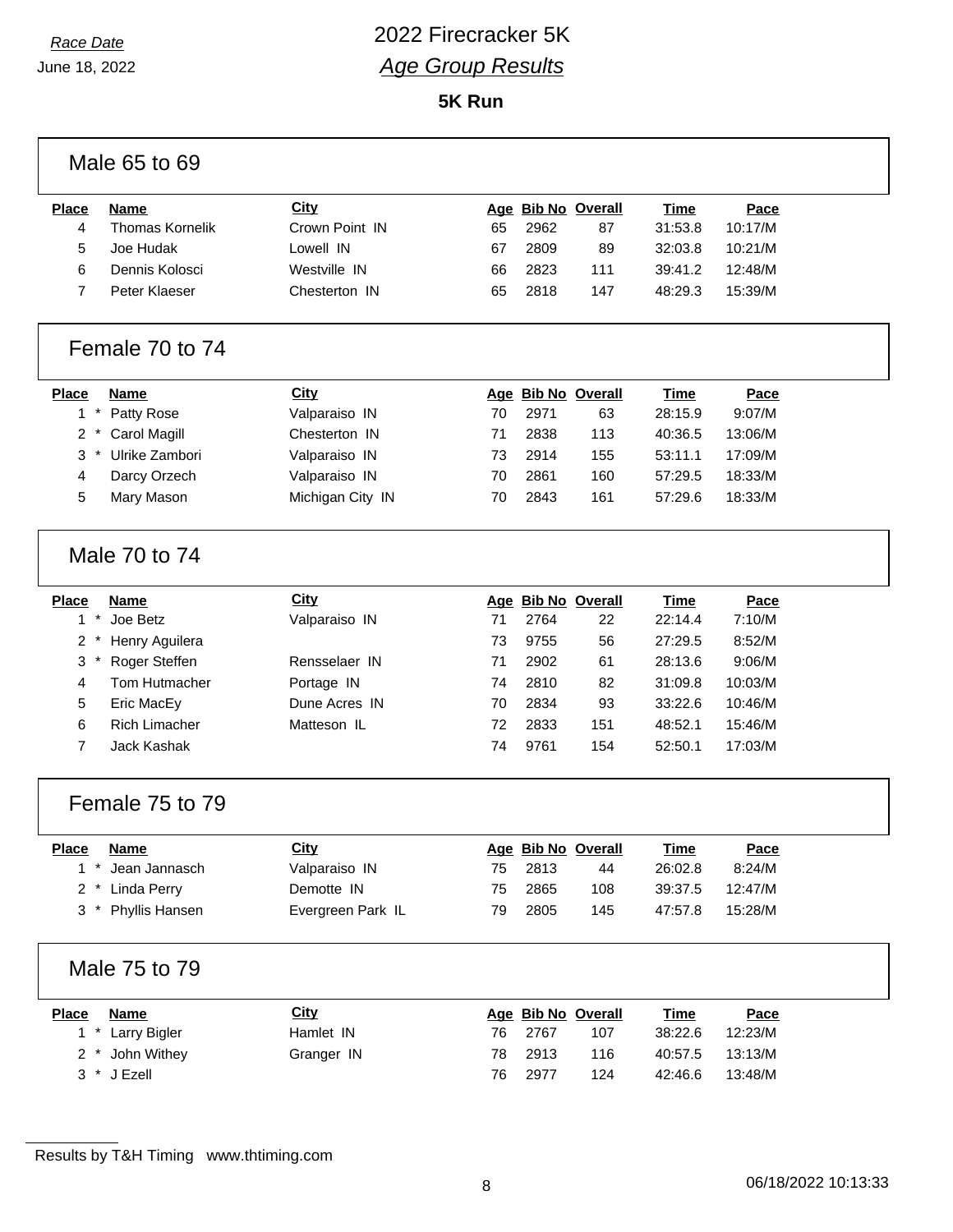## *Race Date* 2022 Firecracker 5K *Age Group Results*

**5K Run**

|                      | Male 75 to 79           |               |            |      |                       |             |         |
|----------------------|-------------------------|---------------|------------|------|-----------------------|-------------|---------|
| <b>Place</b>         | Name                    | <b>City</b>   | <u>Age</u> |      | <b>Bib No Overall</b> | Time        | Pace    |
| 4                    | David Ralston           | Hammond IN    | 77         | 2875 | 152                   | 49:27.3     | 15:57/M |
| 5                    | <b>Winston Steinche</b> | Beecher IL    | 79         | 2903 | 158                   | 54:28.6     | 17:34/M |
|                      | Female 80 and Over      |               |            |      |                       |             |         |
| <b>Place</b>         | <b>Name</b>             | <b>City</b>   |            |      | Age Bib No Overall    | Time        | Pace    |
| 1                    | Bev Calligan            | Munster IN    | 80         | 2775 | 150                   | 48:50.5     | 15:45/M |
|                      | Male 80 and over        |               |            |      |                       |             |         |
| <b>Place</b>         | <b>Name</b>             | <b>City</b>   |            |      | Age Bib No Overall    | <b>Time</b> | Pace    |
| 1                    | <b>Robert Edwards</b>   | Valparaiso IN | 81         | 2789 | 109                   | 39:37.9     | 12:47/M |
| $\mathbf{2}^{\circ}$ | Tom Magill              | Chesterton IN | 93         | 2839 | 138                   | 44:38.9     | 14:24/M |